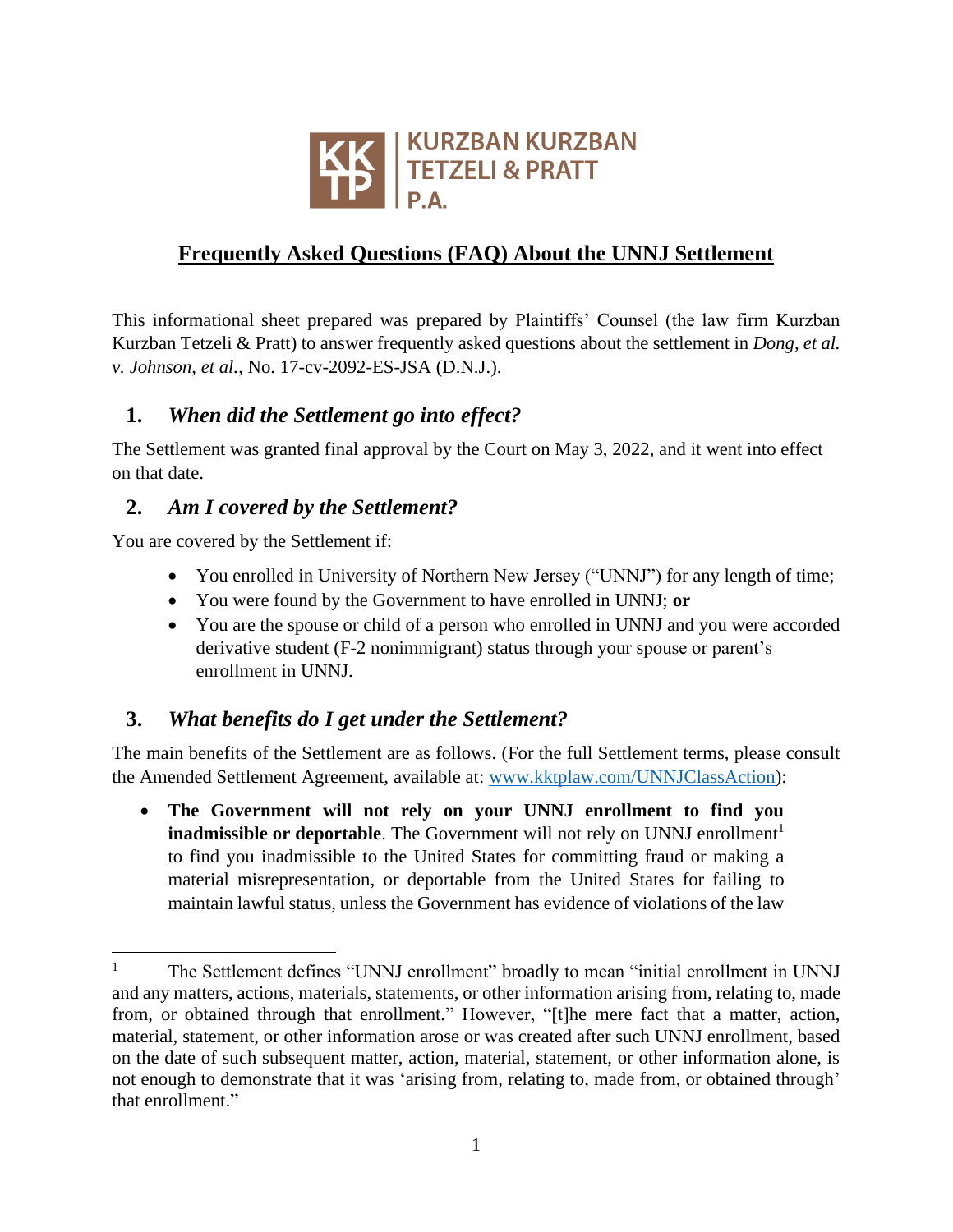or of your ineligibility apart from your UNNJ enrollment. 2 If the Government intends to rely on such evidence to deny you immigration benefits, it must provide you with a copy of the evidence and an opportunity to rebut it.

- **The Government will not deny you immigration benefits based on your UNNJ enrollment.** If the Government has previously denied you immigration benefits based on your UNNJ enrollment, those denials will not negatively impact any future application for immigration benefits you may file.
- **You can retract any UNNJ-related misrepresentations made before UNNJ's closure**. If you made a misrepresentation relating to UNNJ before UNNJ's closure on April 5, 2016, the Government will not consider that misrepresentation to be "material" (and therefore will not find you inadmissible based on the misrepresentation) if you retract or correct the misrepresentation in a later filing, application, or interview.
- **If you are in removal proceedings or a final order of removal was issued against you, DHS will act as follows:**

| If $\ldots$                                                                     | Then $\ldots$                                                                       |
|---------------------------------------------------------------------------------|-------------------------------------------------------------------------------------|
| You are currently in removal                                                    | DHS will file a motion to dismiss those                                             |
| (deportation) proceedings.                                                      | proceedings by August 31, 2022.                                                     |
| A final order of removal was<br>entered against you by an<br>immigration judge. | DHS will move to reopen and dismiss your<br>removal proceedings by August 31, 2022. |
| An expedited order of removal                                                   | DHS will rescind the expedited removal order                                        |
| was entered against you by DHS.                                                 | by October 30, 2022.                                                                |

(If you were granted voluntary departure and departed the United States during the time allotted, DHS will not move to reopen the grant of voluntary departure).

• **The Government will not consider you to have accrued unlawful presence or to be out of lawful status during the period described in the table below**. In

<sup>&</sup>lt;sup>2</sup> Such evidence includes, but is not limited to: (a) affirmative misrepresentations made to any government official about full completion of a degree program/graduation at UNNJ; (b) written statements signed by a class member which assert that the class member attended classes at UNNJ (but not including any misrepresentations contained in documents allegedly created by UNNJ such as transcripts or attendance sheets); (c) material misrepresentations about employment history at any time, before or after UNNJ enrollment; (d) material misrepresentations about marital status or any other material biographic details or identifiers; or (e) evidence pertaining to a limited number of class members who engaged in "broker conduct," as defined in the Settlement Agreement.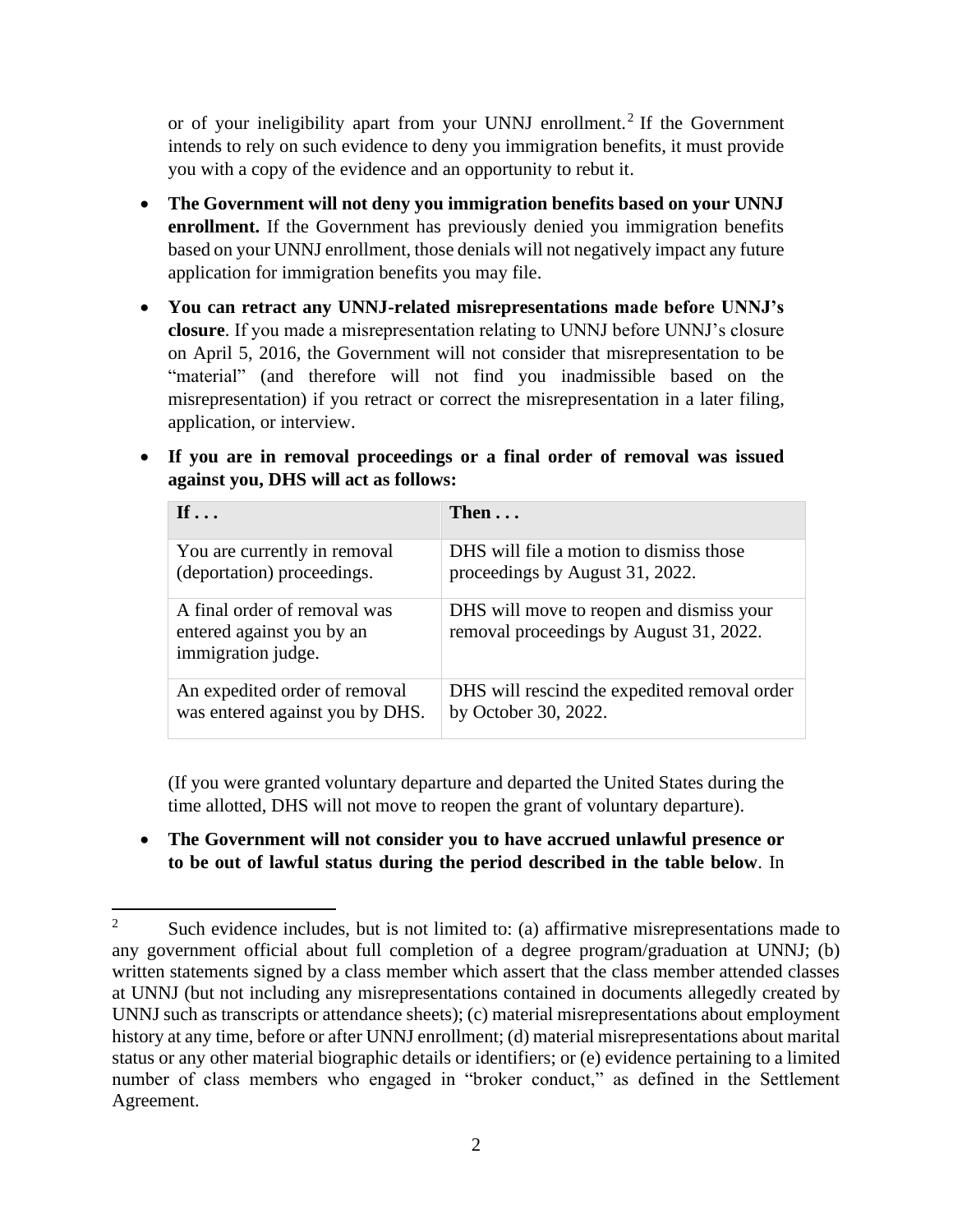addition, you will not be considered ineligible for immigration benefits that require maintenance of lawful immigration status (or to be in lawful status at the time the application is filed) for matters arising during that time period. This means that, in all future applications for immigration benefits, you will be considered to have maintained lawful status during the time period listed below:

| If $\ldots$                                                                                                                                                                | Then                                                                                                                                                                             |
|----------------------------------------------------------------------------------------------------------------------------------------------------------------------------|----------------------------------------------------------------------------------------------------------------------------------------------------------------------------------|
| You <b>are not</b> currently in removal<br>(deportation) proceedings and were<br>never issued a final order of<br><b>removal</b> on account of your<br>enrollment in UNNJ. | The time period runs from the date you<br>enrolled in UNNJ through October 30,<br>2022.                                                                                          |
| You are currently in removal<br>(deportation) proceedings on account<br>of your enrollment in UNNJ.                                                                        | The time period runs from the date you<br>enrolled in UNNJ through 180 days after<br>the date your removal proceedings are<br>dismissed pursuant to DHS's motion.                |
| You were issued a removal order by<br>an immigration judge.                                                                                                                | The time period runs from the date you<br>enrolled in UNNJ through 180 days<br>from the date your removal<br>proceedings are reopened and<br>dismissed pursuant to DHS's motion. |
| You were issued an expedited removal<br>order by DHS.                                                                                                                      | The time period runs from the date you<br>enrolled in UNNJ through 180 days<br>from the date DHS rescinds your<br>expedited removal order.                                       |

- **DHS—including USCIS—will expedite applications for immigration benefits (except asylum) filed during the time period described in the table above**. New applications for immigration benefits that are filed within that time period (or applications which were pending on May 3, 2022 when the Settlement was approved by the Court) will be adjudicated on an expedited basis as follows:
	- o DHS will take initial action on such applications within 120 days of filing. (For applications already pending as of May 3, 2022, DHS will take initial action by August 31, 2022).
	- o If DHS issues a Request for Evidence ("RFE") or a Notice of Intent to Deny ("NOID"), it will take further adjudicative action within 90 days of DHS's receipt of your response to the RFE or NOID.

**To obtain expedited adjudication of applications submitted to USCIS, you must identify yourself as a class member by emailing [DongSettlementFiling@uscis.dhs.gov.](mailto:DongSettlementFiling@uscis.dhs.gov) In the email, include:**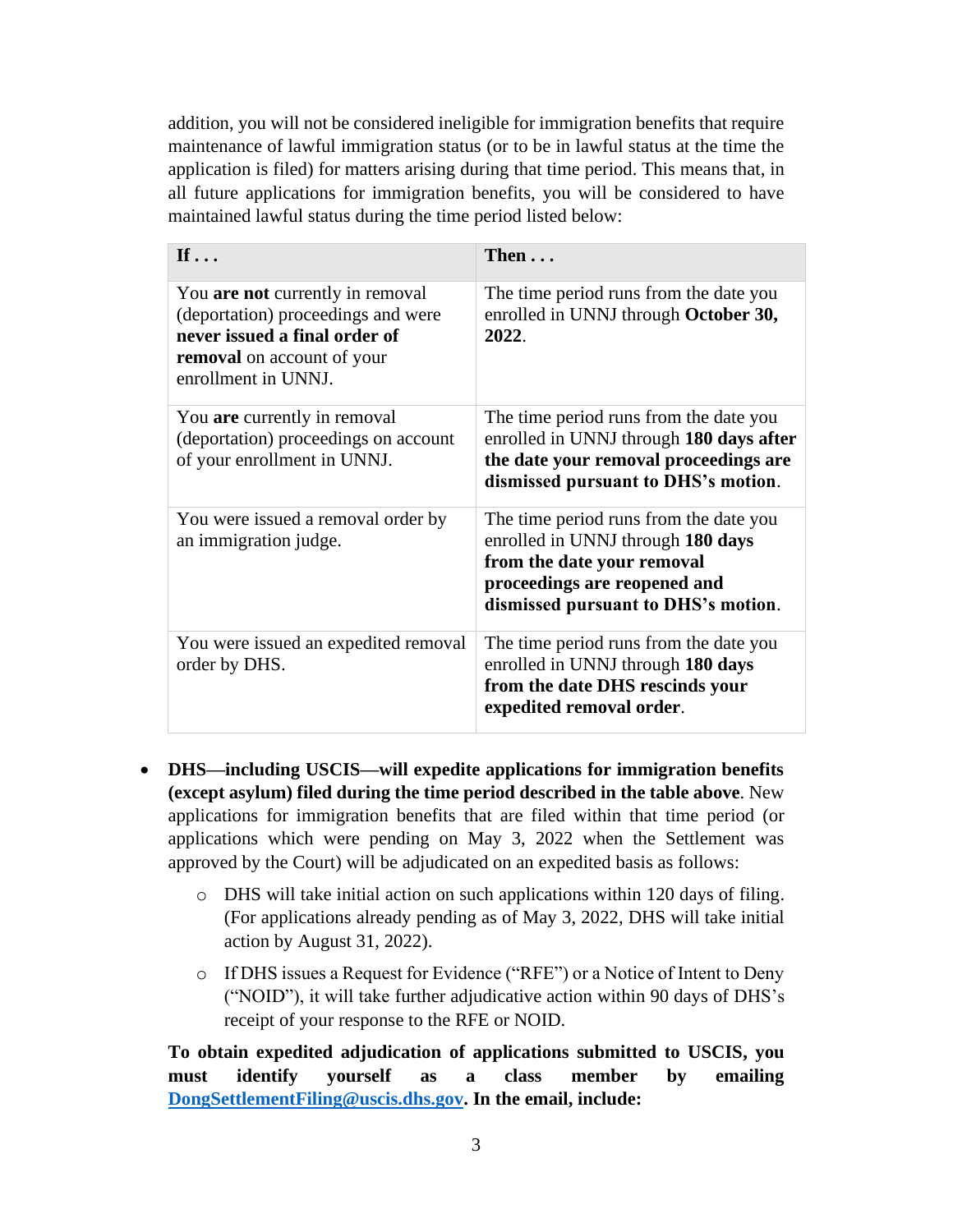- o Your full name;
- o The receipt number of the application; and
- o If you have one, your alien registration number (also known as an "A number"). (If you have more than one A number, make sure to list all A numbers).

For more information on how to obtain expedited adjudication of immigration benefits, consult the *Instructions for Obtaining Expedited DHS Adjudications* sheet at [www.kktplaw.com/UNNJClassAction.](http://www.kktplaw.com/UNNJClassAction)

• **You can apply for reinstatement to student status if you are admitted to a new school and meet other requirements**. DHS will apply special adjudication procedures to applications for reinstatement to student status (Form I-539) that are filed **by October 30, 2022** (or which were pending on May 3, 2022 when the Settlement was approved). DHS will adjudicate such applications without regard to the standard five-month filing window, your previous lack of status, or a prior denial of reinstatement. In addition, the requirements of 8 C.F.R.  $§$  214.2(f)(16)(i)(A) (relating to maintenance of lawful status) and  $\S 214.2(f)(16)(i)$  (requiring that any violation of status be beyond the applicant's control) will be deemed satisfied for such applications. **However, your application must still include a valid Form I-20 issued from a qualifying educational institution and comply with all other requirements for reinstatement.**

### **4.** *Are there any deadlines I should know about?*

If you are in the United States without lawful immigration status, you have only a **limited time to apply for immigration benefits or depart the United States.** After the dates listed below, the Government may put you in a deportation proceeding if you have not yet applied for a qualifying immigration benefit:

| If $\ldots$                                                                                                                                               | Then $\ldots$                                                                                                                                                                  |
|-----------------------------------------------------------------------------------------------------------------------------------------------------------|--------------------------------------------------------------------------------------------------------------------------------------------------------------------------------|
| You are not currently in removal<br>(deportation) proceedings and were<br>never issued a final order of removal on<br>account of your enrollment in UNNJ. | You must apply for immigration benefits<br>or depart the United States by October<br>30, 2022.                                                                                 |
| You are currently in removal<br>(deportation) proceedings on account<br>of your enrollment in UNNJ.                                                       | You must apply for immigration<br>benefits or depart the United States<br>within 180 days from the date your<br>removal proceedings are dismissed<br>pursuant to DHS's motion. |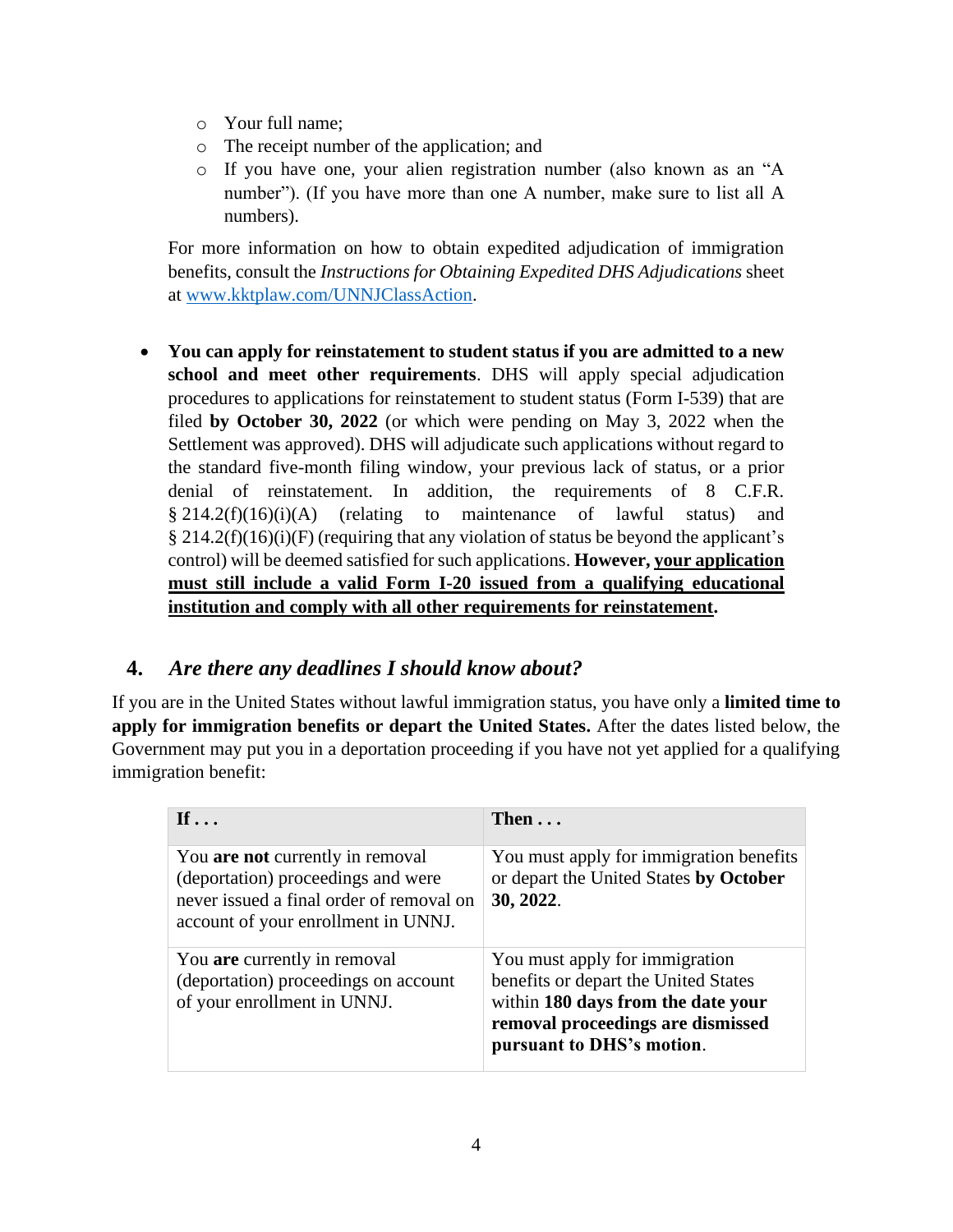| If $\ldots$                                                 | Then $\ldots$                                                                                                                                                                                  |
|-------------------------------------------------------------|------------------------------------------------------------------------------------------------------------------------------------------------------------------------------------------------|
| You were issued a removal order by an<br>immigration judge. | You must apply for immigration<br>benefits or depart the United States<br>within 180 days from the date your<br>removal proceedings are reopened<br>and dismissed pursuant to DHS's<br>motion. |
| You were issued an expedited removal<br>order by DHS.       | You must apply for immigration<br>benefits or depart the United States<br>within 180 days from the date DHS<br>rescinds your expedited removal<br>order.                                       |

Under the Settlement, "immigration benefits" includes any benefit under the Immigration and Nationality Act, including adjustment of status (a "green card"); change of nonimmigrant status; extension of nonimmigrant status; and reinstatement of student status. However, for an immigration benefit to satisfy the requirements of this paragraph, you must be "prima facie" eligible (that is, you must appear to meet the eligibility requirements for the benefit at the time of filing). In addition (if applicable) a visa number must be available to you at the time the application is filed. 3

# **5.** *How will the Government know I am a class member when I apply for immigration benefits?*

When you apply for an immigration benefit, your application must clearly indicate that you are a class member in *Dong, et al. v. Johnson, et al.*, No. 17-cv-2092-ES-JSA (D.N.J.). We suggest you use the cover sheet attached to our *Instructions for Obtaining Expedited DHS Adjudications*, available at [www.kktplaw.com/UNNJClassAction.](http://www.kktplaw.com/UNNJClassAction) Please consult that informational sheet for more details.

If you have been assigned more than one alien registration number ("A number") you should also make sure all such A numbers are listed on your application.

<sup>&</sup>lt;sup>3</sup> For applicants for adjustment of status (a "green card") under family- or employment-based preference categories, a visa number must be "available" according to the U.S. Department of State's Visa Bulletin. The Visa Bulletin is published by the U.S. Department of State each month at this website: [https://travel.state.gov/content/travel/en/legal/visa-law0/visa-bulletin.html.](https://travel.state.gov/content/travel/en/legal/visa-law0/visa-bulletin.html)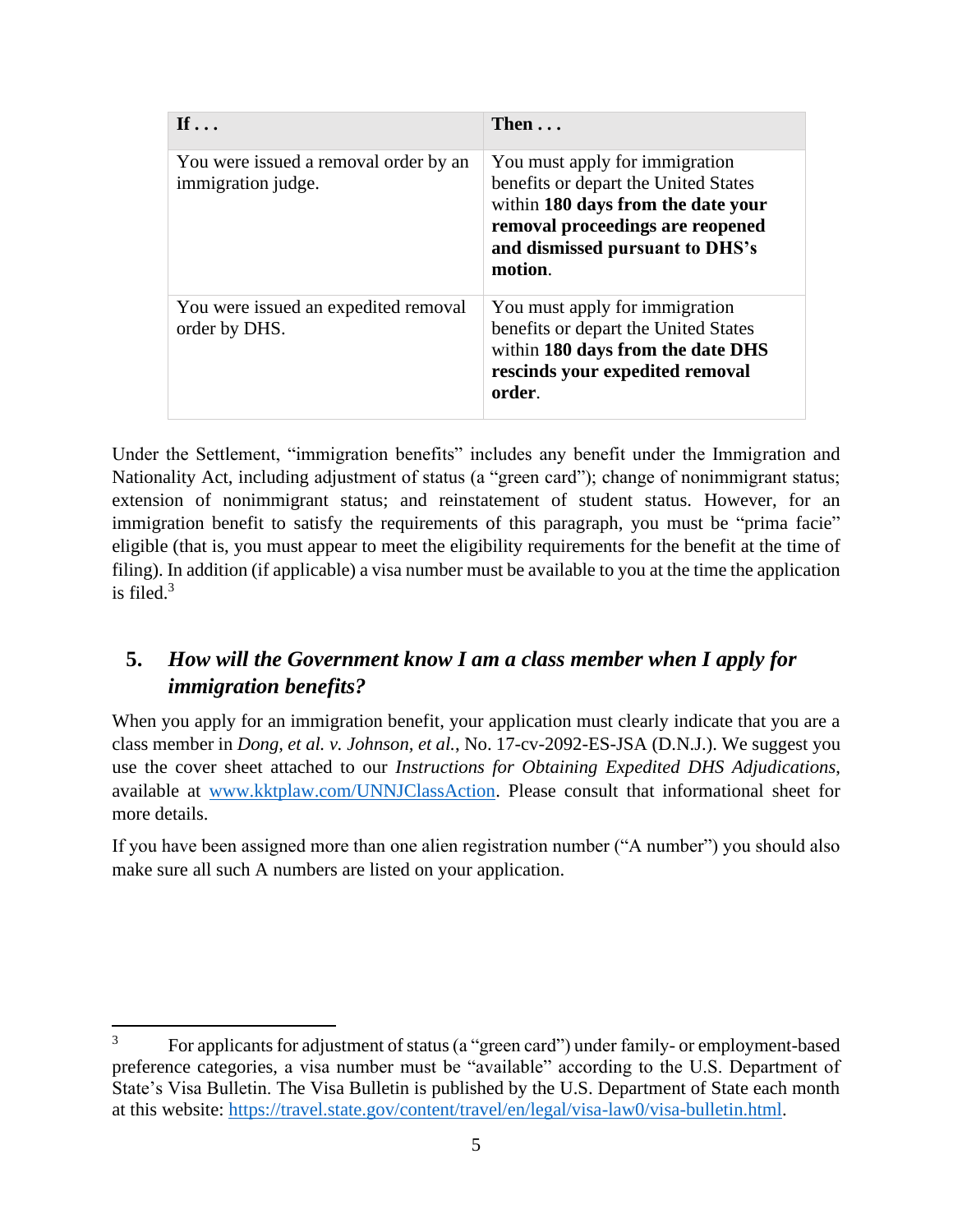# **6.** *If the Government previously denied me an immigration benefit because of UNNJ, will the Government reopen and grant that application now?*

No. The Government will not automatically reopen applications for immigration benefits that were previously denied. However, under Section II.G. of the Settlement Agreement, the Government will not use a previous denial of immigration benefits based on your UNNJ enrollment against you in the future.

# **7.** *Will the Settlement allow me to seek reinstatement to student status to complete Optional Practical Training (OPT)?*

Section II.K. of the Settlement Agreement provides that the Government will, to the extent possible, grant applications for reinstatement to student status that are filed within 180 days of the Agreement's effective date (in other words, those that are filed by October 30, 2022).

While the Settlement does not explicitly address OPT, nothing in it prohibits reinstatement for the purpose of pursuing OPT. However, class members must still meet all other requirements for reinstatement, including the submission of a new Form I-20 from a new educational institution. Thus, if a school is willing to issue an I-20 for the purpose of completing OPT, it may be possible to seek reinstatement for the purpose of completing OPT.

If you have further questions about your eligibility to pursue OPT, you should consult with your individual immigration attorney.

# **8.** *Can I still qualify for benefits under the Settlement if I made misrepresentations to the Government related to UNNJ?*

#### It depends.

Generally, under the Settlement your enrollment in UNNJ and "any matters, actions, materials, statements, or other information arising from, relating to, made from, or obtained through that enrollment" can't be used by the Government to find you inadmissible or to deny you immigration benefits.

That said, the Government may still find you inadmissible or deny you benefits if:

- You made an affirmative material misrepresentation about full completion of a degree program or graduation at UNNJ.
- You signed a written statement asserting that you attended classes at UNNJ (unless the statement appeared in a document created by UNNJ, such as a transcript or attendance sheet).
- You engaged in "broker conduct"—that is, you solicited others to enroll in UNNJ with actual knowledge that UNNJ was not and would not operate as a bona fide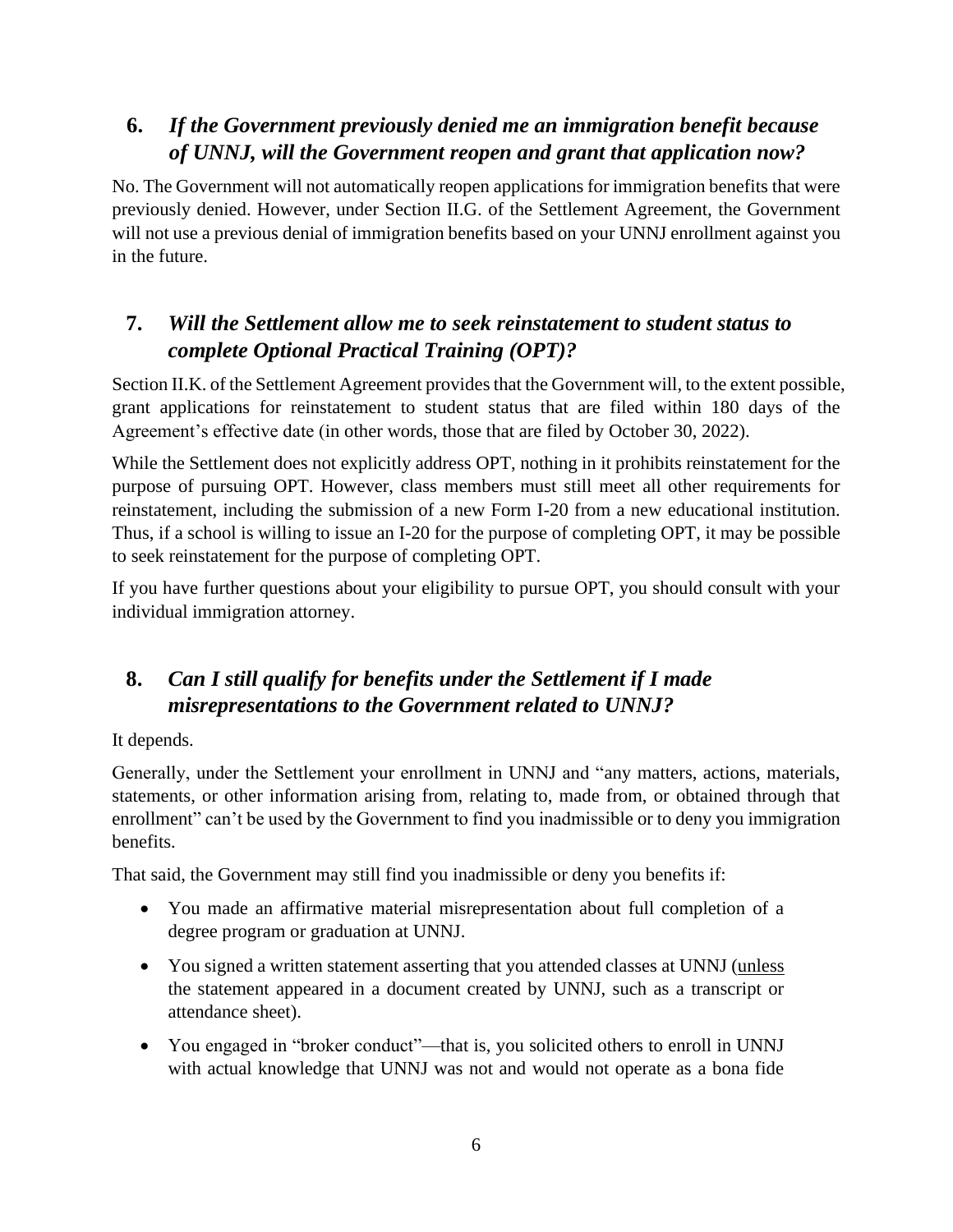school and that such enrollment was or would be a violation of law, and you did so in exchange for a monetary benefit from UNNJ.

• You made misrepresentations unrelated to UNNJ, such as misrepresentations about your employment history, marital status, or other biographic details or identifiers.

Before the Government can deny you an immigration benefit based on UNNJ-related evidence, it must first provide you with the evidence and give you the chance to rebut that evidence.

Finally, if you made any UNNJ-related misrepresentation(s) before UNNJ was closed on April 5, 2016, you can retract those misrepresentations so that they won't adversely affect you. To do so, you must (1) acknowledge the misrepresentation and (2) state that you are retracting it at the time you apply for a new immigration benefit (for example, in an application filed with USCIS or at a visa interview at a U.S. embassy or consulate).

# **9.** *Do I need to file a waiver application because of my UNNJ enrollment?*

Generally speaking, no. Because the Settlement prohibits the Government from finding you inadmissible under INA § 212(a)(6)(C)(i) or deportable under INA § 237(a)(1)(C) based on your UNNJ enrollment, you generally should not have to seek a waiver for inadmissibility arising from your UNNJ enrollment.

However, as explained in Question 8, the Government may still find you inadmissible or deny you immigration benefits if you fall under any of the categories specified in Question 8. If you fall into any of those categories, you may still need a waiver.

If you have further questions about the need to apply for a waiver, you should consult with your individual immigration attorney.

# **10.** *What should I do if I am outside of the United States and I was previously denied a visa based on my UNNJ enrollment?*

If you are outside of the United States and you were denied a visa at a U.S. embassy or consulate before May 3, 2022, you should reapply for the visa. Under Section II.G. of the Settlement Agreement, you cannot be denied a visa based on your UNNJ enrollment (or a prior denial of an immigration benefit based on your UNNJ enrollment).

Please note, however, that the Settlement will not waive inadmissibility grounds that are unrelated to UNNJ. In addition, if you are currently inadmissible because you were issued an order of removal arising from your enrollment in UNNJ, you must wait for DHS to file a motion to reopen and dismiss your removal proceedings *and* for an immigration judge to grant that motion (or, in the case of an expedited removal order, for DHS to rescind the expedited removal order) before you can obtain a visa. See Question 13.

You should bring a copy of the Amended Settlement Agreement to your visa interview and highlight the relevant provisions for the interviewing officer.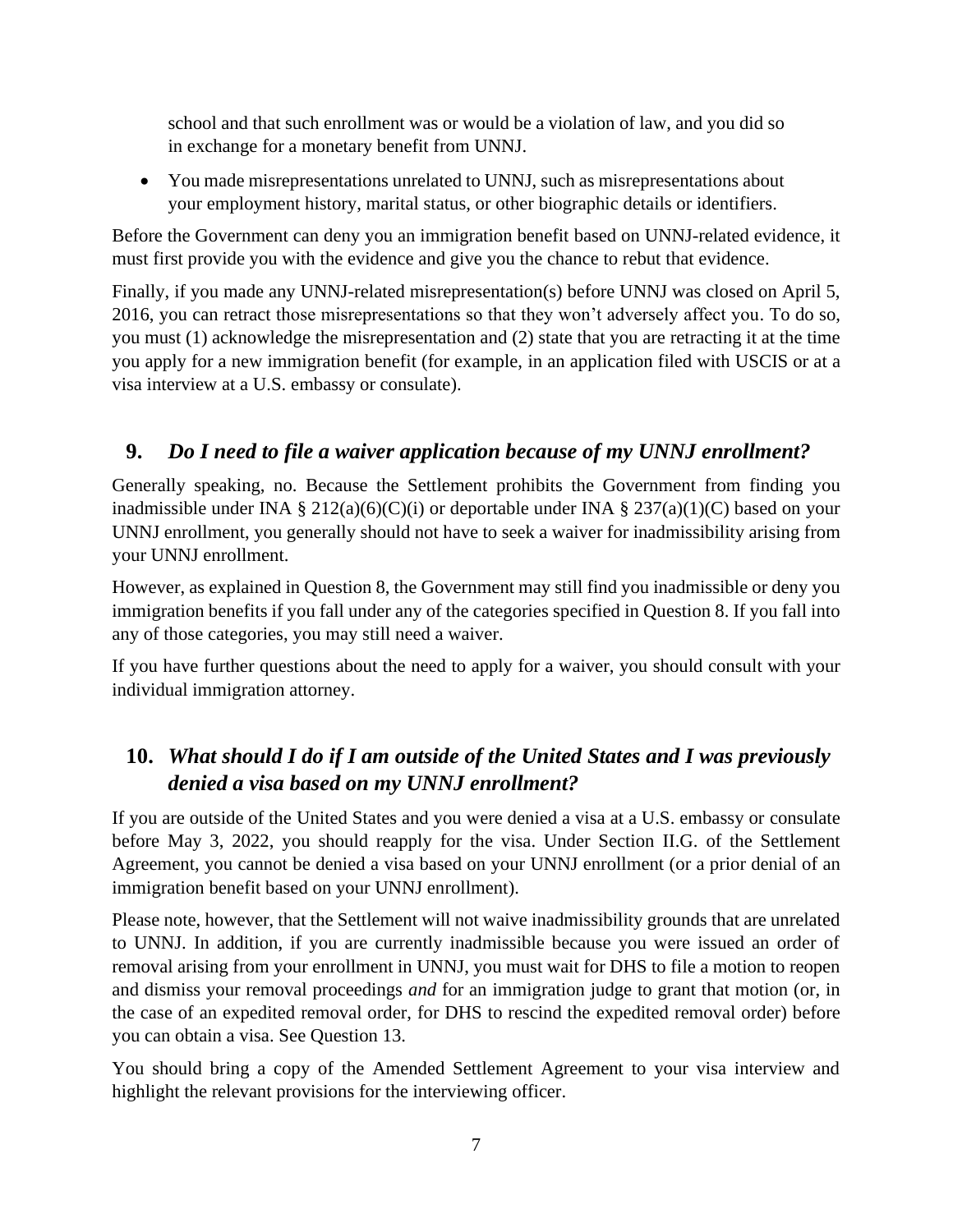We strongly suggest that you work with an immigration attorney who can help you communicate with the embassy or consulate and prepare you for your visa interview.

## **11.** *What should I do if I am currently in removal proceedings?*

The Department of Homeland Security ("DHS") is responsible for moving to dismiss removal proceedings arising from a class member's UNNJ enrollment. DHS must file those motions by August 31, 2022. You are not required to take any specific action. However, you should check your case status periodically to make sure that (1) DHS files a motion to dismiss your removal proceedings and (2) the immigration judge or Board of Immigration Appeals grants DHS's motion and enters a final order dismissing your removal proceedings.

You should follow up with your individual immigration attorney periodically to ensure that DHS files the appropriate motion and that the immigration judge or Board of Immigration Appeals enters an order dismissing your removal proceedings.

You should take note of the date that your removal proceedings are dismissed because that date determines your deadline to apply for new immigration benefits or depart the United States if you are currently in the United States. See Question 4.

## **12.** *Do I need to attend my next hearing with the immigration court?*

**Yes.** Unless your removal proceedings have been formally dismissed by an immigration judge, **you are required to attend all scheduled court hearings. The Settlement does not excuse your failure to appear for such a hearing.** Please ask your individual immigration attorney if you have any other questions about an upcoming immigration court hearing.

## **13.** *What should I do if I have a final order of removal?*

If your final order of removal was entered by an immigration judge, DHS will file a motion to reopen and terminate your removal proceedings by August 31, 2022. Once that motion is granted by an immigration judge or the Board of Immigration Appeals, you will no longer have a final order of removal.

If your final order of removal is an expedited removal order, DHS will rescind that order by October 30, 2022.

DHS is required to take these actions even if you are currently outside of the United States.

You do not need to do anything for DHS to take these actions. However, you should follow up with your individual immigration attorney to check on the status of your individual case.

If you are currently in the United States, you should take note of the date that your removal proceedings are reopened and dismissed (or the date your expedited removal order is rescinded by DHS) because that date determines your deadline to apply for new immigration benefits or depart the United States. See Question 4.